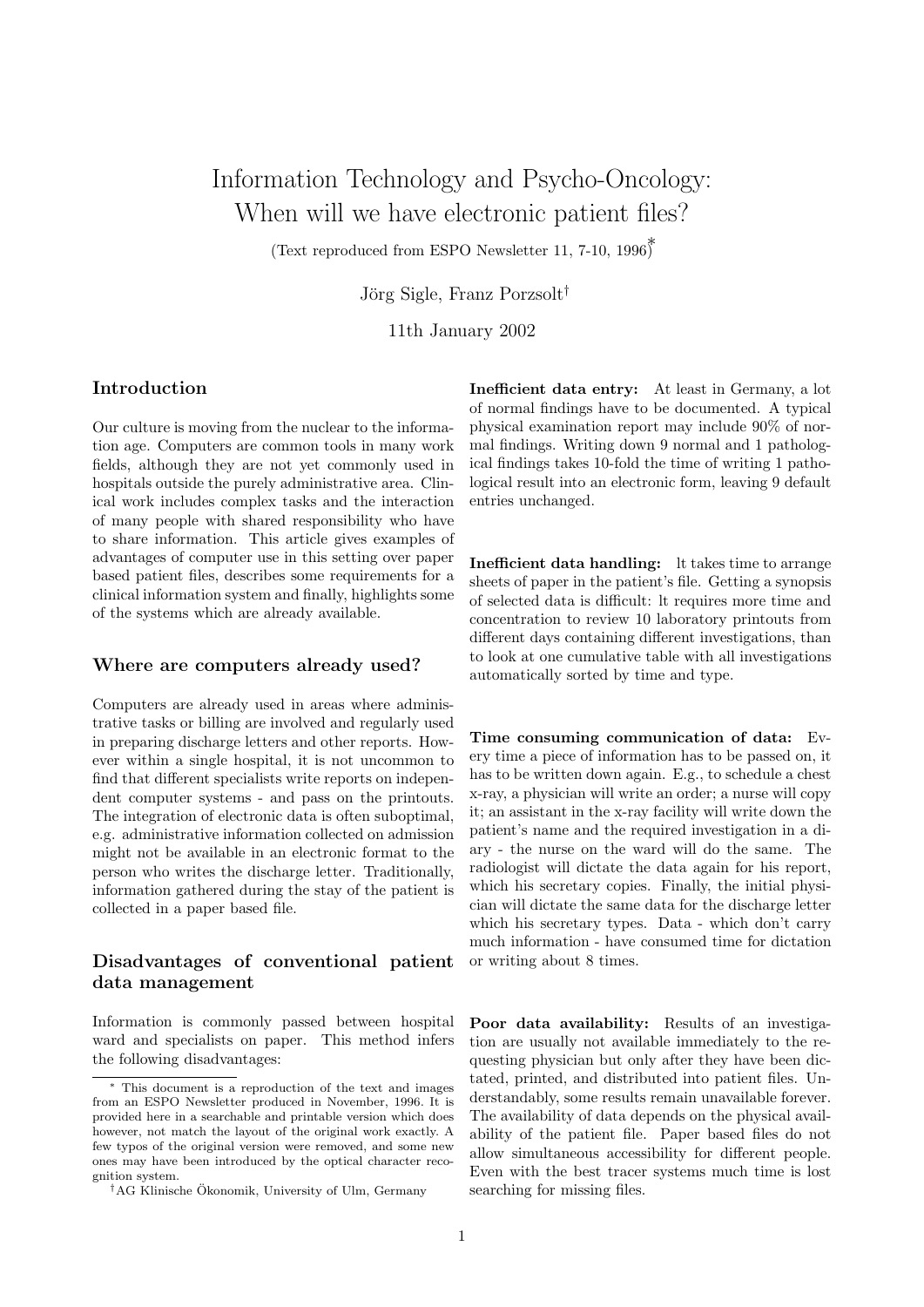Poor data availability for scientific purposes: The most time-consuming part in many scientific studies is to identify relevant data from patient files and to enter them into a computer system. This problem makes any evaluation of medical work extremely difficult. In the conventional patient file system files are classified by: name, date of birth and year of admission. lt is diffcult to identify files with common clinical parameters.

Uncomfortable physical data format: A typical patient file archive occupies a large room in any hospital. The same is true for x-ray archives. Text or numeric data contained in a typical patient file will be far below 1 MB. Together with results from examinations generating low resolution data streams like ECG, EMG, EEG or low resolution images like ultrasound or nuclear medicine, they might reach a few megabytes. Only high resolution reproductions of photos, roentgenologic films or movies require more storage space. Nowadays, certainly all non-image data produced or collected in a typical ward in one year can be stored on a single inexpensive harddisk. The same harddisk might also have enough space left to store some 10,000 ultrasound printouts.

Limited access to external medical knowledge: Numerous medical databases and journals are available either on CD-ROM or through the Internet. An electronic database can produce results faster, and results from a database might be more up-to-date than those found in books, making it quick and easy to extend the physician's knowledge base e.g. concerning rare diseases.

# A Good Clinical Information System

A good clinical computer system can be expected to inerease the effectiveness of a ward or a hospital. After the installation of some of the systems mentioned below, annual savings of up to \$ 1 million have been reported.

A good clinical information system should offer easy and intuitive handling, even for people who cannot write quickly on an alphanumeric keyboard. There are different technical solutions available. Some (like touch-screens or voice-recognition facilities) may be suitable only for special areas. Modern systems have special features to enable physically handicapped people to use them.



A clinical information system might provide an electronic patient file, in which to store and process different kinds of data: text information including administrative data, nurses' and physicians' notes, numeric data including clinical parameters, test results including quality-of-life data and image data. Multimedia computers and networking technology have become so cheap, that it is no technical or financial problem to create a virtual radiology library, accessible from anywhere in the world.

Communication is a key element so the system should be able to distribute and share data either through networks or telephone lines. For some tasks portable media like floppy disks or CD-ROMs will be required. Exchange of data between Systems is required, so data should be stored in standardised or well documented formats. In Germany, there is at least one major standardised format for data exchange among practice management systems. Data can be stored centrally in a network system. Thus, an electronic patient file can be read or modified by several users from several locations without any delay.



An electronic patient file can offer advantages in standardisation of procedures and documentation, e.g. prompting for results ensuring that tests have been completed. Reports concerning similar questions can be standardised but additional space should be reserved for individual remarks. Default answers in report forms (which only have to be confirmed or selected from a list) assist the reporting physician by reducing the number of words he has to write to those which really bear information. The system can compose main parts of a discharge letter leaving the clinician only to remove unnecessary data and add individual points, e.g. therapeutic suggestions. Conceivably, the patient could hold his whole data set on a portable storage medium to pass on to the next health care provider.

Effective computerisation of records allows the imme-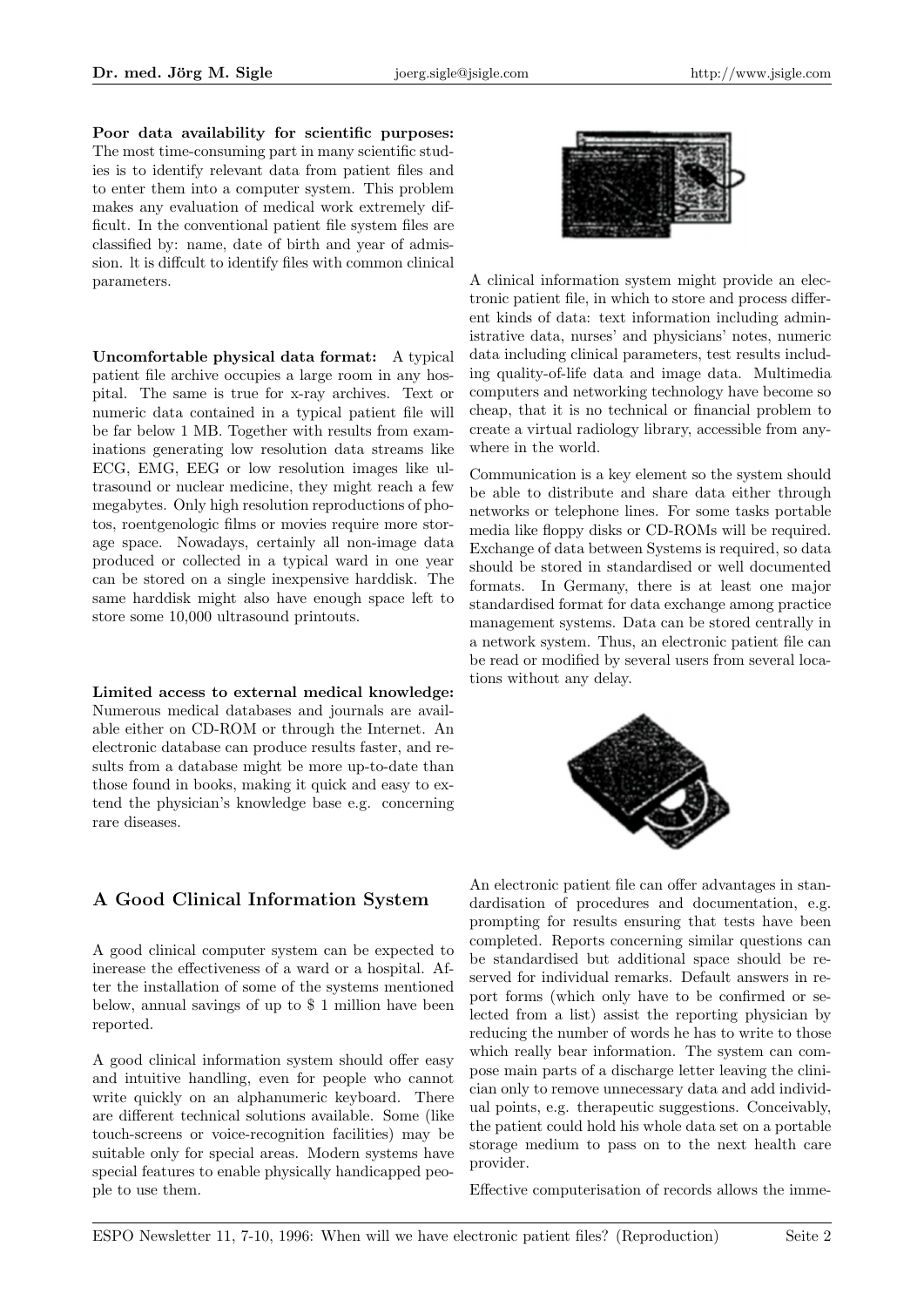diate availability of data for audit, stock control (e.g. of ward supplies) and statistical information, e.g. total patient number per time or cost analyses can be retrieved more easily. From the scientific point of view, these data-bases, especially those including outcome data like patients' quality-of-life-reports, can be used for therapeutic evaluation. Electronic patient files are suitable for multivariate analysis with almost no additional preparation.

The major components of a clinical information system are: in most cases, a number of computers, linked through a (partially wireless) network. There will be a database server software with image processing, word processing and calculating software elements. The system should offer interfaces to other systems or modules which accomplish special additional tasks. Of course, (secure) links to tbe Internet might be advantageous to access external medical data bases or to exchange data for medical or scientific purposes. Because such a system must comply with local legal and billing standards, continuous updating of relevant parts of the system will be required.

As far as hardware is concerned, different system architectures like UNIX, MS-Windows, Apple Macintosh can work together today. There are some solutions available using the Apple Newton as client computer - with limited computing and display capabilities, but with competitive size and price. Because most platforms can offer similar features, the kind of hardware chosen is of secondary importance. However, PCs have by far the biggest market share and might offer greatest versatility and value for money.

An important point of critisism might be data protection. A clinical information system should offer limited access to members of the medical team according to their requirements. The electronic patient file must be protected against unwanted modification or deletion and against any unauthorised access. Reliable methods to achieve these goals are available employing password identification in a networking system and data encryption methods for data storage. There must also be some means of data protection against malfunction of the computer system itself or impact from fire or other disasters.

### What is already available?

In Germany, there have been systems for the management of medical practices for about 10 years. Recent changes in medical law will result in increased computer use in German hospitals.

The systems already available include many of the features mentioned above. Some can be scaled up from practice to hospital level just by adding more workstations. However, multimedia support is not yet common.

Years ago, the development of any computer system was a specialist's task. With improvements in user friendliness of modern graphical operating systems, the use of commercially available database or office management software might be a feasible approach.

The list appended to this article is not comprehensive. Further information is available from the author.

# What should be done?

Those who are in charge of planning the implementation of an electronic system in their clinical setting should consider the following points:

- Review currently available electronic solutions.
- Consider, how well different available solutions might fit the given setting.
- Try to find comparable sites where electronic systems have been implemented.
- Look at different sites to see different systems working. Because there is already a variety of systems available, one of them should fit a potential user's needs very well. So there will be no need to spend exorbitant financial resources on the development of a new system.

# Conclusion

It is no problem to have an electronic patient file with wireless access from anywbere in the hospital. Numerous complete solutions are available or under development. Many have proved they can increase effectiveness and save costs. Most clinical environments still work in a paper based manner. Even standard hardware and software can be used effectively to reduce the paper in clinical work. lt is essential to increase awareness of the potential of electronic support for clinical work. The electronic patient file can be available as soon as you want it!

# Appendix

- Quincy PCnet: An older practice management system with an electronic patient file, billing, communication, interfaces to several hardware add-ons. Using a PC network, running in several hundred practices in Germany.
- Clinisys: A modular patient management System using pen-computers and an Oracle database server. Currently used in over 50 clinics.